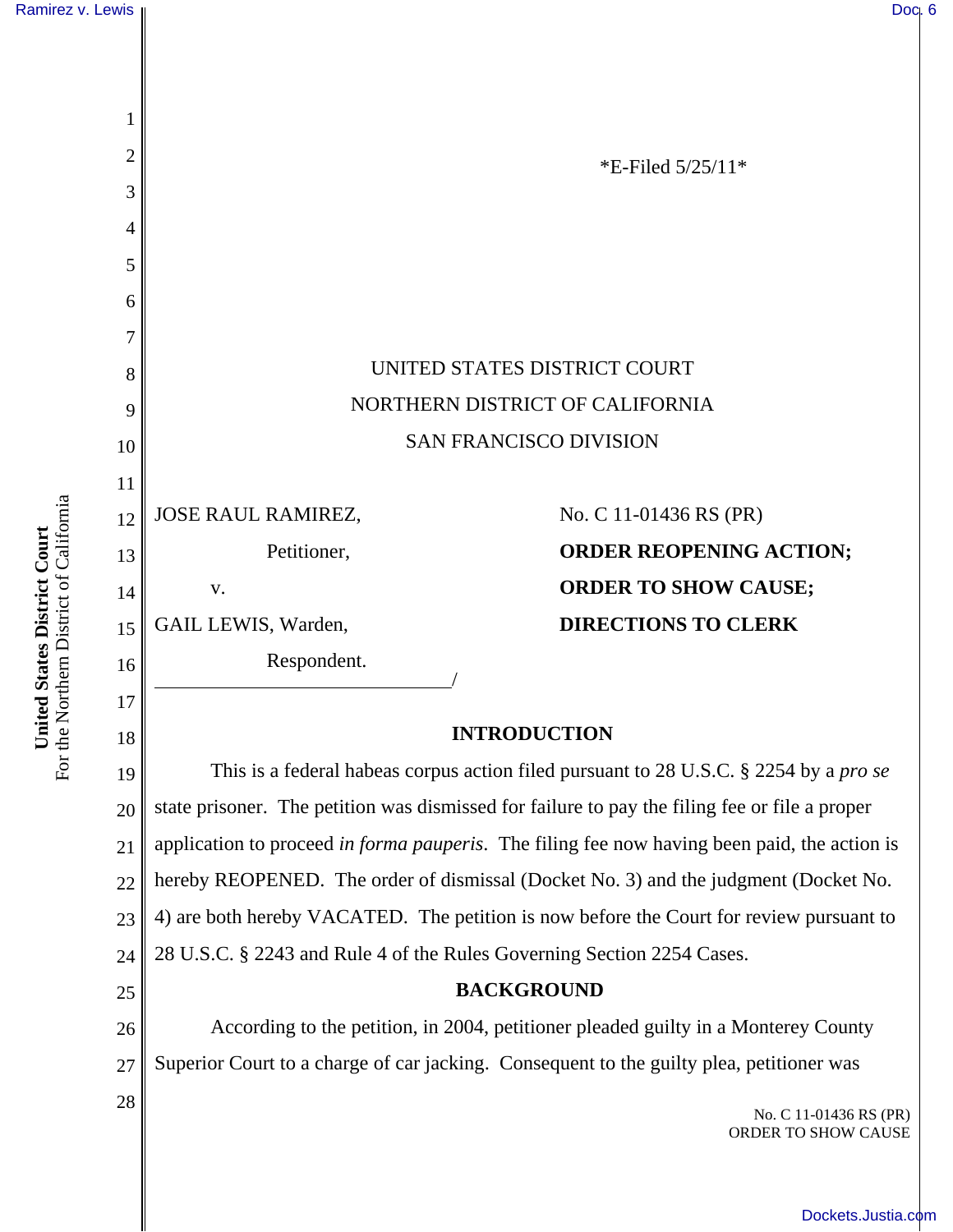1 sentenced to nineteen years in state prison.

## **DISCUSSION**

3 4 5 6 7 8 9 10 11 This Court may entertain a petition for writ of habeas corpus "in behalf of a person in custody pursuant to the judgment of a State court only on the ground that he is in custody in violation of the Constitution or laws or treaties of the United States." 28 U.S.C. § 2254(a). A district court considering an application for a writ of habeas corpus shall "award the writ or issue an order directing the respondent to show cause why the writ should not be granted, unless it appears from the application that the applicant or person detained is not entitled thereto." 28 U.S.C. § 2243. Summary dismissal is appropriate only where the allegations in the petition are vague or conclusory, palpably incredible, or patently frivolous or false. *See Hendricks v. Vasquez*, 908 F.2d 490, 491 (9th Cir. 1990).

12 13 14 Petitioner claims that the trial court imposed an upper-term sentence in violation of petitioner's Sixth Amendment rights. Liberally construed, this claim appears to be cognizable in a federal habeas action.

15

2

## **CONCLUSION**

16 17 18 1. The Clerk shall serve by certified mail a copy of this order, the petition and all attachments thereto, on respondent and respondent's counsel, the Attorney General for the State of California. The Clerk shall also serve a copy of this order on petitioner.

19 20 21 22 23 24 2. Respondent shall file with the Court and serve on petitioner, within **ninety (90)** days of the date this order is filed, an answer conforming in all respects to Rule 5 of the Rules Governing Section 2254 Cases, showing cause why a writ of habeas corpus should not be granted based on petitioner's cognizable claim. Respondent shall file with the answer and serve on petitioner a copy of all portions of the state trial record that previously have been transcribed and that are relevant to a determination of the issues presented by the petition.

25 26 27 3. If petitioner wishes to respond to the answer, he shall do so by filing a traverse with the Court and serving it on respondent's counsel within **thirty (30)** days of the date the answer is filed.

28